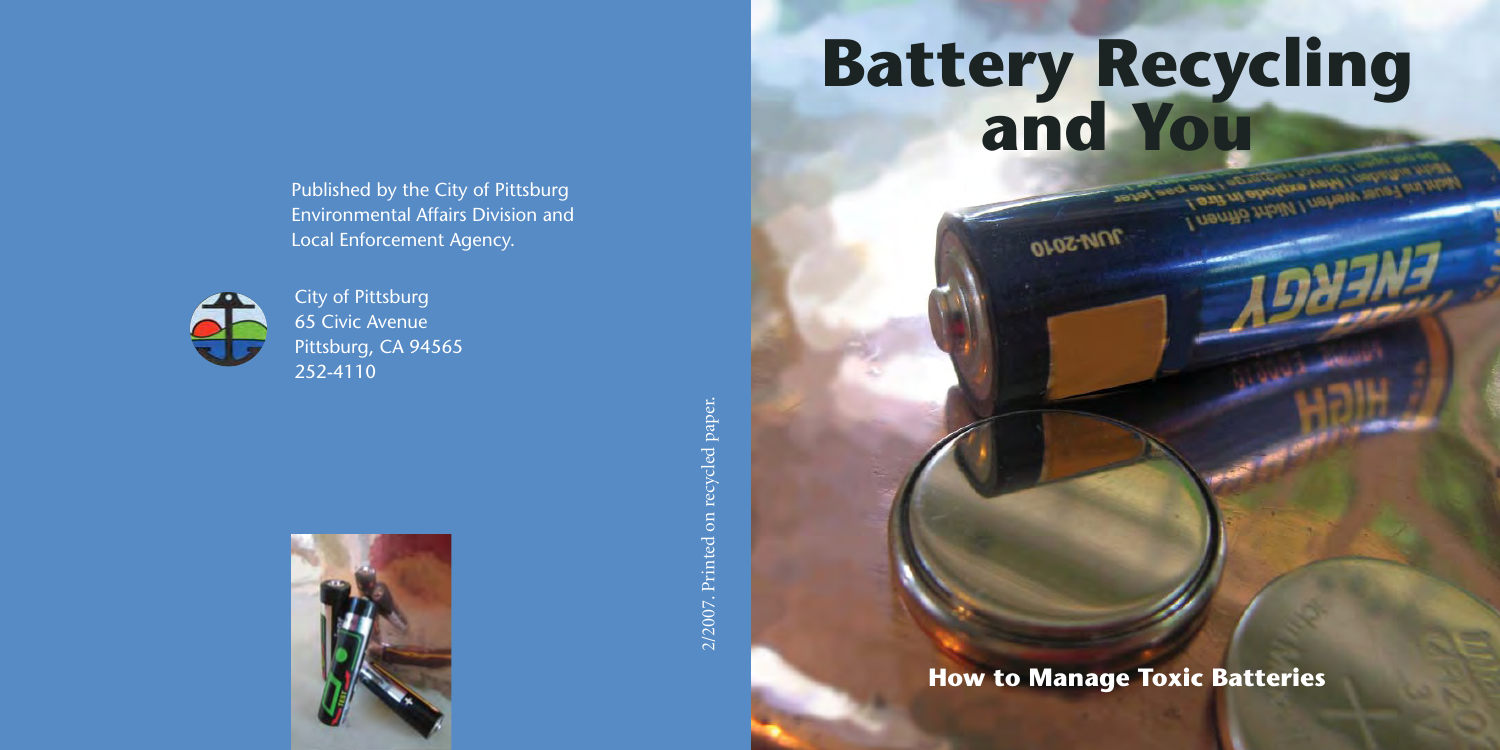

*Risk & responsibility:* This quide is about the risks and responsibilities of managing toxic (or hazardous) household batteries. Household batteries are the portable single-use & rechargeable batteries we use every day at home and work.

## *Counting on batteries*  **How much does your lifestyle depend on household batteries?**

Look around your home or workplace. Count the number of batteries used to power cell phones, telephones, computers, watches, music devices, remote controls, cameras, smoke detectors, games, toys, hearing aids, flashlights, power tools, and more! How much do you know about the batteries you rely on every day? Do you throw toxic batteries into the garbage instead of recycling them? If so, does this make you responsible for battery toxins causing serious harm to people, animals, crops and nature?

# *Toxins inside threaten beauty outside*

Inside their sealed cases, batteries contain toxic metals such as mercury and cadmium as well as other caustic materials. When batteries are manufactured, used and handled properly, these toxins should not put people or the environment at risk. However, when batteries are illegally dumped or littered, they are often crushed – rupturing their protective cases. Broken batteries release toxins in the air and on the ground – posing a serious risk to people and the environment. These toxins can also be carried by rainwater, untreated, into storm drains. Storm drains carry and empty these toxins directly into the Delta, the Bay, and other water supplies we all rely on.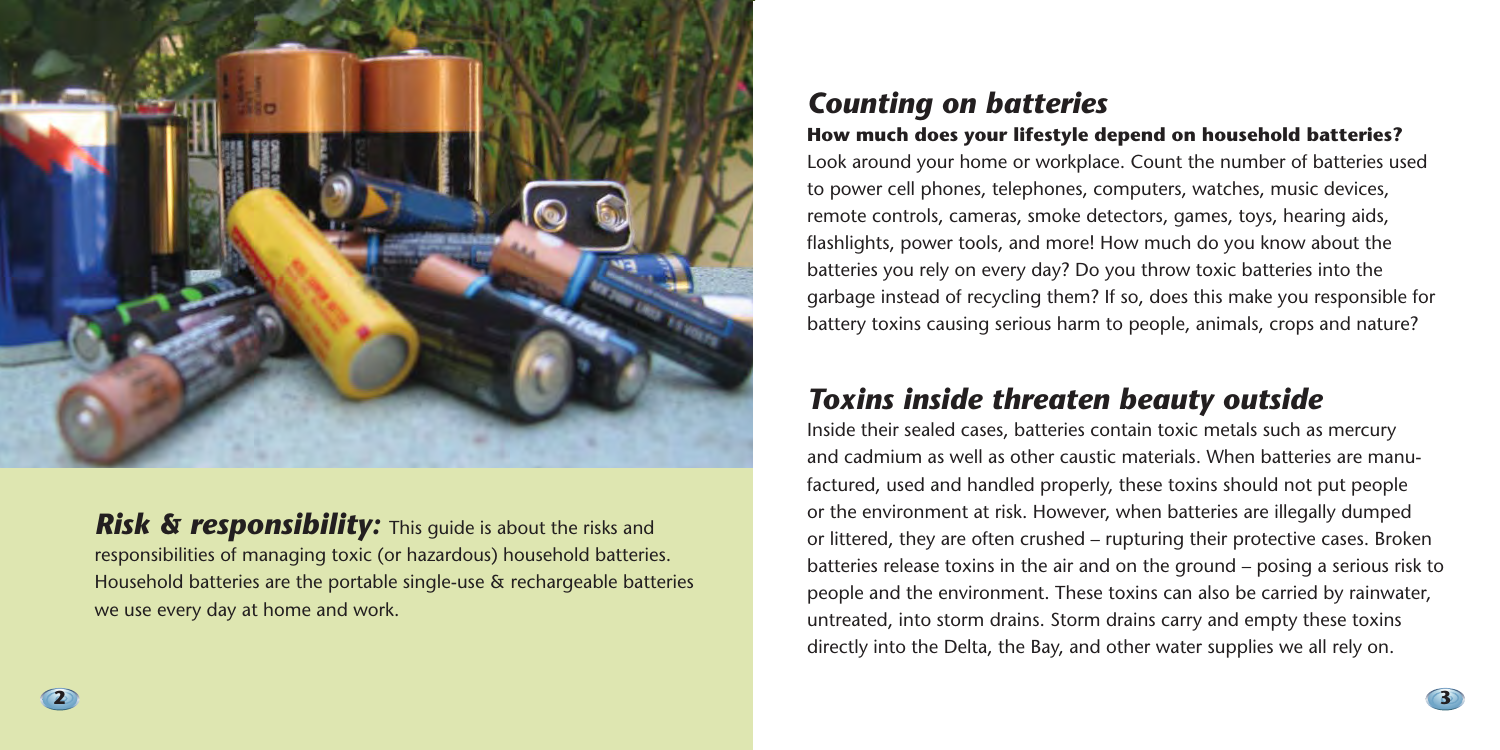*Progressive businesses develop battery recycling programs to handle batteries used in daily operations and welcome the spent batteries used by employees outside their work environment.* 

*The resources on the last pages of this booklet will help you comply with laws for the safe & legal disposal of batteries.* 



# *Careless disposal violates laws and nature*

In California, all discarded batteries are considered hazardous waste (or universal waste). This includes AAA, AA, C, D, button cell, 9-Volt, and all other rechargeable and single-use batteries. According to state law, all batteries must be recycled or taken to a household hazardous waste disposal facility, a universal waste handler (storage facility or broker), or an authorized recycling facility where the metal can be safely recycled. In landmark legislation, the State of California passed two electronic waste recycling laws that now require retailers to take back and recycle all rechargeable batteries and cell phones.

### **State laws are well backed by federal laws, such as the 1996 Federal Battery Management Act that requires:**

- Phase-out of mercury content in batteries
- Uniform labeling on Ni-Cd and specific Small Sealed Lead Acid batteries

**5** 

- A recycle symbol with related wording on all battery packaging
- Rechargeable batteries to be easily removable to increase reuse and lower waste volumes

*In the U.S. every year, over two hundred million pounds of household batteries are thrown away or littered by careless or uninformed people.*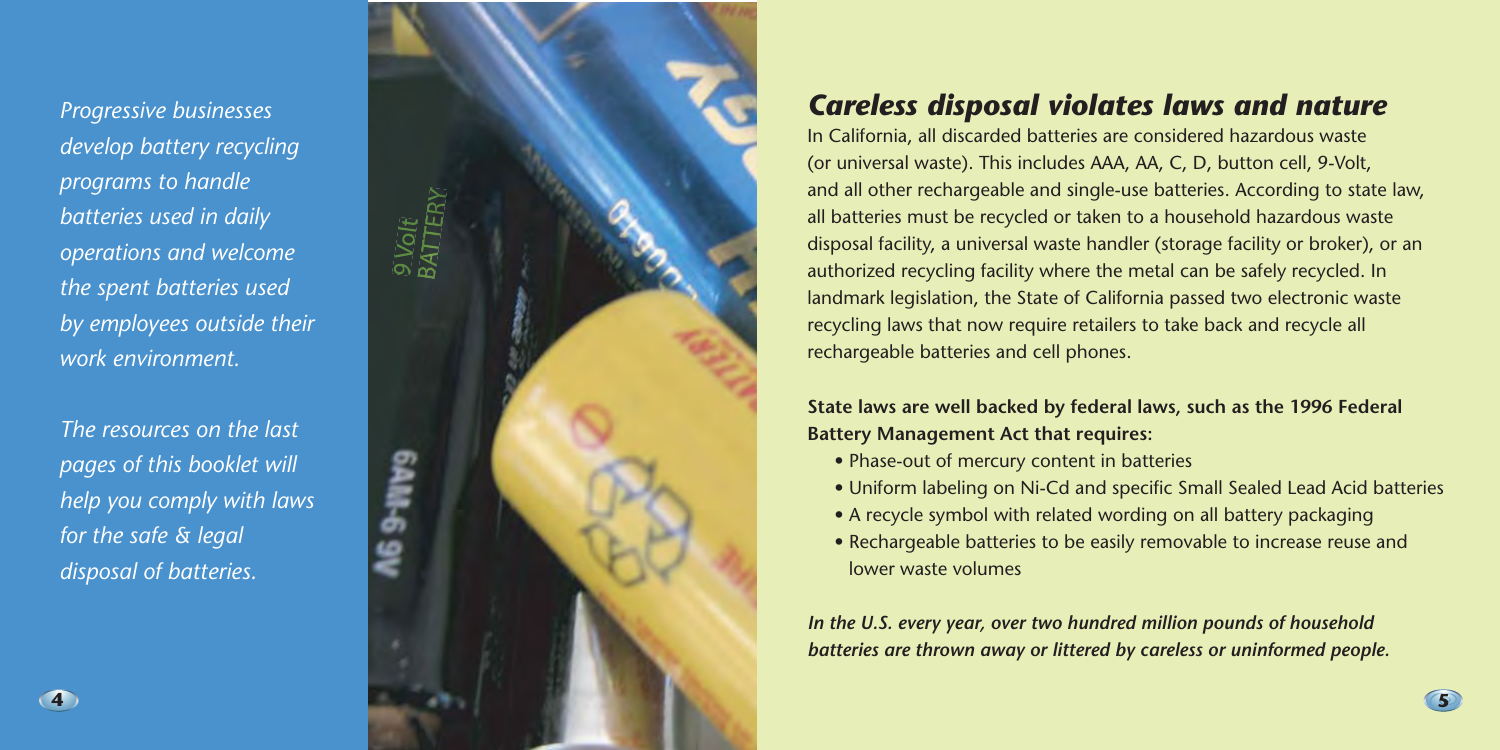# **Facts about the most common batteries**



# Alkaline Carbon Zinc

**What's Toxic Inside** 

Zinc, Carbon, Manganese Dioxide, Potassium Hydroxide, Low Mercury

### **Commonly Used in**

toys, smoke alarms, pagers, remotes, flashlights, appliances



Nickel-Cadmium

**What's Toxic Inside** Cadmium (Cadmium Hydroxide, Cadmium Oxide), Nickel (Nickel Hydroxide, Nickel Oxide)

**Commonly Used in**  telephones, power tools, cell phones, toys



Lead Gel Cells

**What's Toxic Inside**  Lead-Lead Oxide, Sulfuric Acid Electrolyte

**Commonly Used in**  emergency lighting, backup power, wheelchairs, camcorders



Silver Oxide-Hydride Cells

**What's Toxic Inside**  Silver Oxide, Zinc Metal, Potassium Hydroxide, Mercury Metal, Cadmium, Lead

**Commonly Used in**  watches, calculators, hearing aids, cameras

**6 7** 



Nickel Metal

**What's Toxic Inside**  Nickel Iron, Potassium Cobalt, Lead, Manganese Oxide, Aluminum Oxide, Tin

**Commonly Used in**  computers, cell phones, radios



Lithium Batteries

**What's Toxic Inside**  Lithium, Lithium Salts, Manganese Dioxide, Divanadium, Organic or Inorganic Solvents

**Commonly Used in**  cameras, computers, watches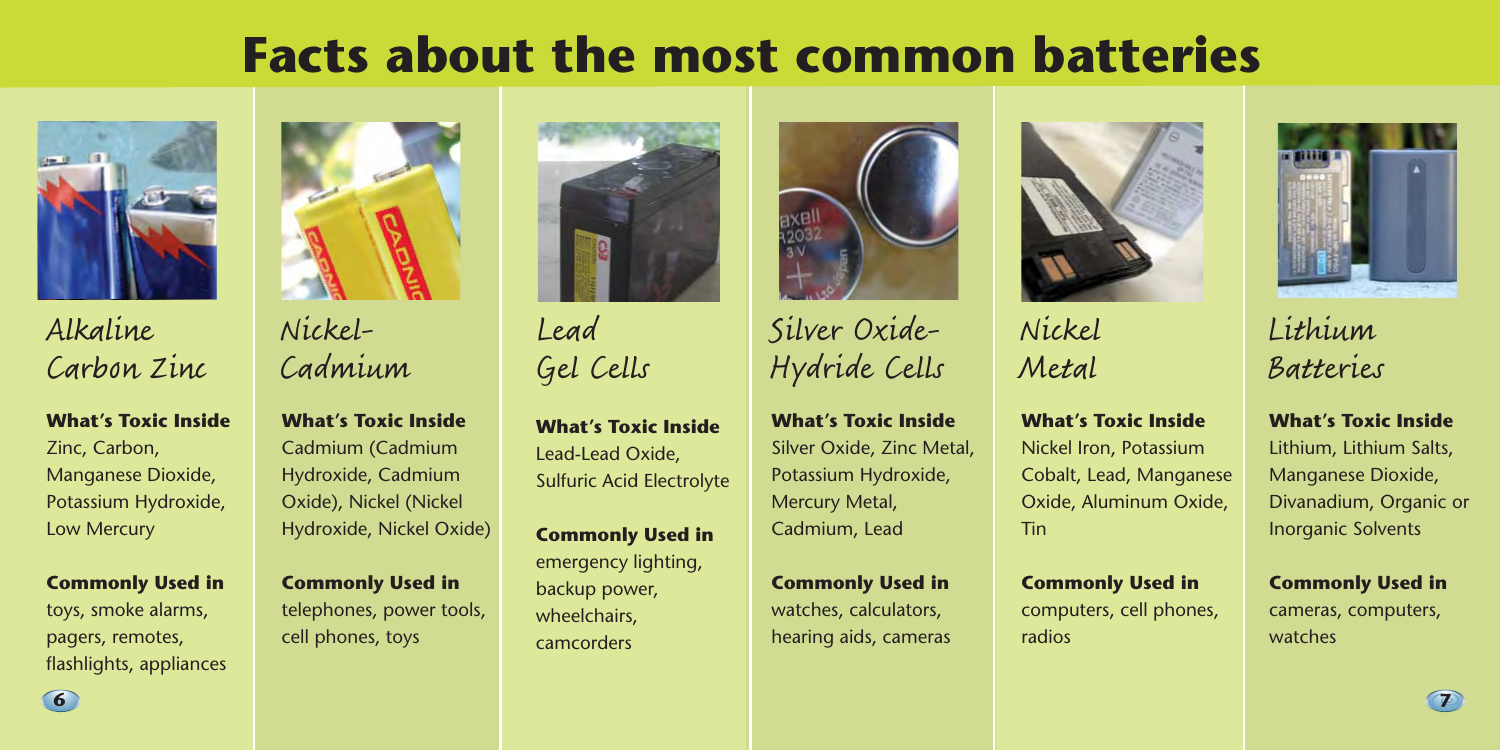

*The CAUTION statement* on most batteries warns consumers that incineration or improper connection/charging may cause batteries to explode. Another danger not printed on battery labels is that manufacturing defects may also cause them to explode when properly used.

# *Start better battery habits*

**Collect & recycle old batteries after following these tips:** 

- Read labels and buy batteries that contain less mercury and other heavy metals.
- Buy batteries only as needed since they have a limited shelf life.
- Buy & use rechargeable batteries and battery chargers.
- Charge only batteries marked rechargeable to avoid toxic leaks or ruptures.
- If a small charge is left in a battery you are ready to recycle, tape ends to avoid toxic leaks.
- Turn off battery-powered devices when not in use.
- Use electric power more and battery power less for dual-powered devices.
- Remove batteries from stored/seldom-used devices to avoid toxic leaks.
- Clean contact surfaces of devices & batteries to achieve maximum power usage.

# *Stop bad battery conduct*

**To avoid power loss…rupture…toxic leaks…short-circuits…explosions…** 

- Don't mix old batteries with new ones.
- Don't mix different types of batteries, or rechargeable with single-use batteries, in the same device.
- Don't dispose of batteries in a fire.
- Don't place batteries, or devices with batteries, where they could overheat.
- Don't open or tamper with battery cases. **8 9**